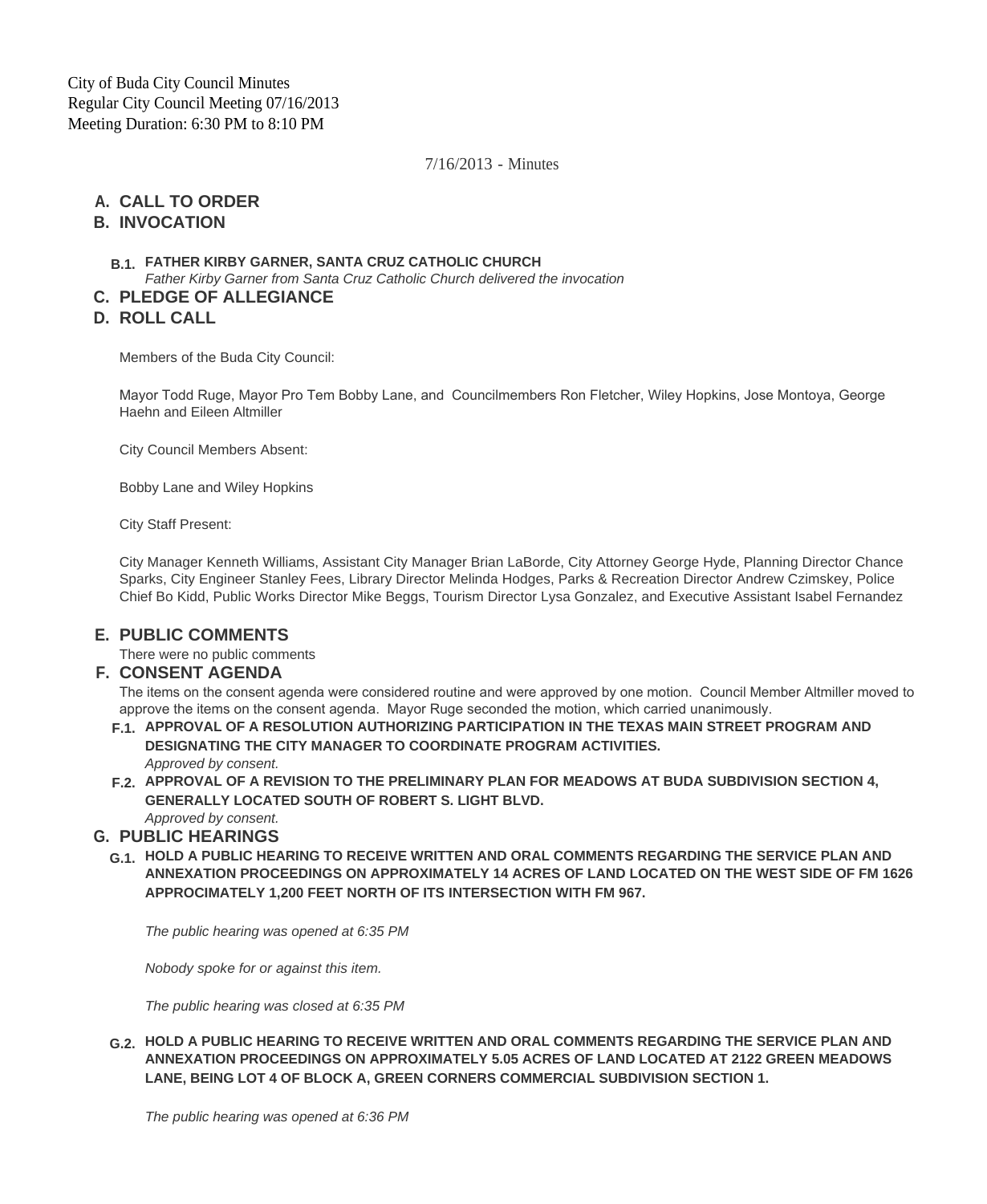*Nobody spoke for or against this item.*

*The public hearing was closed at 6:36 PM*

### **REGULAR AGENDA ITEMS H.**

#### **APPROVAL OF THE MINUTES OF THE 07/2/2013 CITY COUNCIL MEETING. H.1.**

*This item was presented by Executive Assistant Isabel Fernandez.*

*Council Member Fletcher moved to approve this item. Council Member Altmiller seconded the motion, which carried unanimously.*

**CONSIDERATION AND POSSIBLE ACTION ON THE FIRST READING OF AN ORDINANCE AUTHORIZING THE H.2. ISSUANCE AND SALE OF CITY OF BUDA, TEXAS, COMBINATION TAX AND SURPLUS REVENUE CERTIFICATES OF OBLIGATION, SERIES 2013; LEVYING AN ANNUAL AD VALOREM TAX AND PROVIDING FOR THE PAYMENT OF SAID CERTIFICATES; PROVIDING AN EFFECTIVE DATE; AND ENACTING OTHER PROVISIONS RELATING TO THE SUBJECT.**

*City Engineer Stanley Fees presented this item.*

*Council Member Haehn asked why we would provide services to an area outside the city limits. Mr. Fees explained that Buda is the only service provider and can offer services to areas outside the city limits.*

*Council Member Fletcher moved to approve this item on the first and only reading. Council Member Altmiller seconded the motion, which carried unanimously.*

**CONSIDERATION AND POSSIBLE ACTION WITH RESPECT TO A RESOLUTION OF THE CITY OF BUDA, TEXAS H.3. APPROVING THE LOAN FORGIVENESS AGREEMENT BETWEEN THE TEXAS WATER DEVELOPMENT BOARD AND THE CITY OF BUDA AND OTHER MATTERS RELATING TO THE SUBJECT.**

*City Engineer Stanley Fees presented this item.*

*Mayor Ruge moved to approve this item. Council Member Altmiller seconded the motion, which carried unanimously.*

**DELIBERATION AND POSSIBLE ACTION ADOPTING AN ORDINANCE OF THE CITY OF BUDA, TEXAS, ZONING FOR H.4. TRAFFIC AND RATE OF SPEED THEREIN, ON RM 967 IN THE CITY LIMITS OF THE CITY OF BUDA; DEFINING SPEEDING AND FIXING A PENALTY THEREFORE; DECLARING WHAT MAY BE A SUFFICIENT COMPLAINT IN PROSECUTIONS HEREUNDER; WITH A SAVING CLAUSE REPEALING CONFLICTING; CREATING AN IMMEDIATE EFFECTIVE DATE AFTER PASSAGE AND PUBLICATION.**

*City Engineer Stanley Fees presented this item.* 

*He noted that there would be no cost to the city and it is a safety measure approved by TxDot.*

*Mayor Ruge moved to approve the motion on the first and only reading. Council Member Altmiller seconded the motion, which carried unanimously.*

#### **DELIBERATION AND POSSIBLE ACTION ON THE FIRST READING OF AN ORDINANCE AMENDING ARTICLE 14.03 OF H.5. THE CODE OF ORDINANCES REGARDING THE SALE AND USE OF FIREWORKS BY PROHIBITING THE SALE AND USE OF FIREWORKS WITHIN 5,000 FEET OF THE CITY LIMITS**

*Director of Planning Chance Sparks presented this item.* 

*He noted that this item was being brought back at council's request.* 

*Council Member Haehn stated that he does not agree with imposing an ordinance on citizens outside the city limits that cannot vote on the issue.*

*Council Member Altmiller moved to approve this item on first and only reading. Mayor Ruge seconded the motion. The*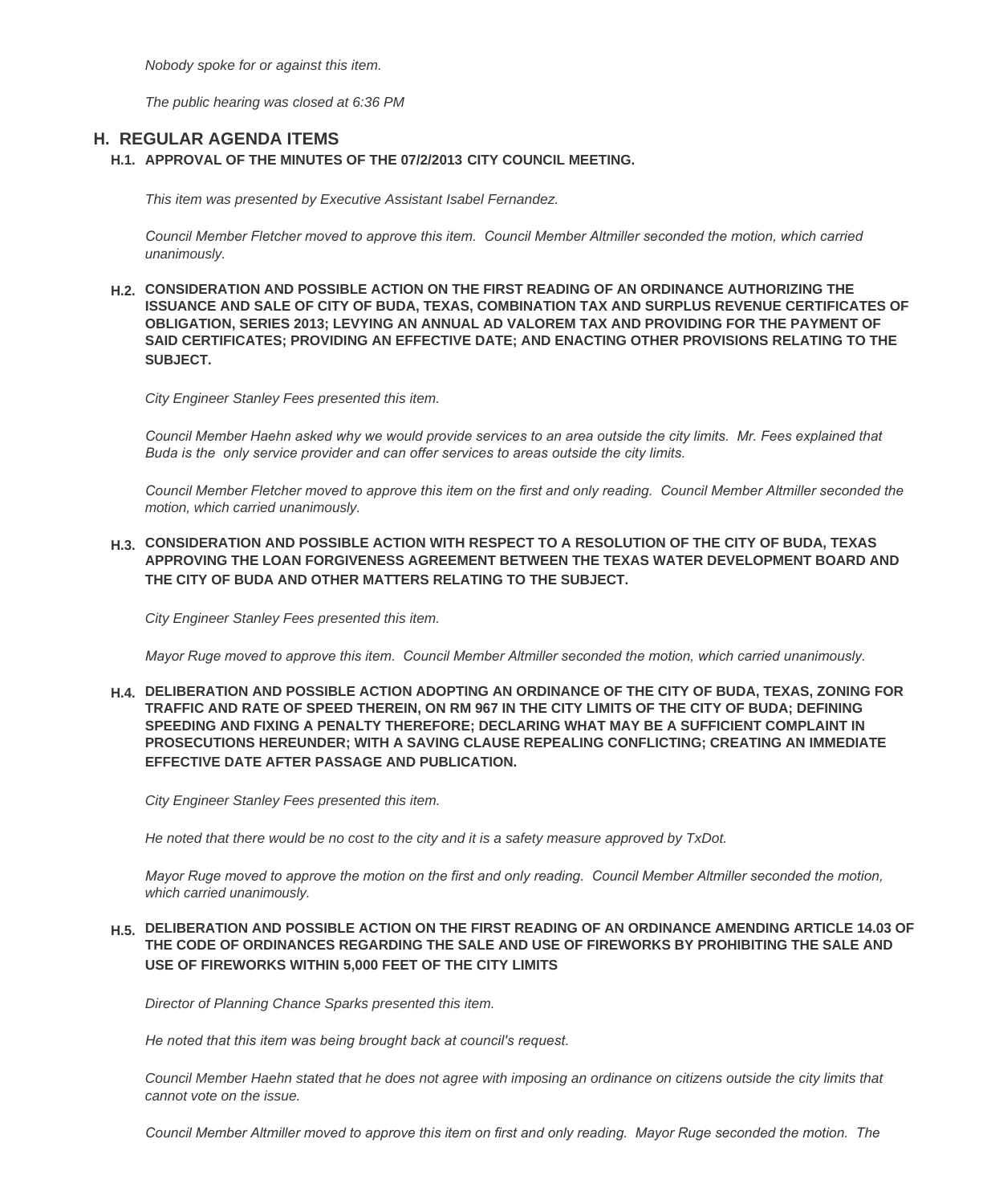*motion failed to pass due to lack of votes.*

*Council Member Fletcher moved to approve the first reading of this ordinance. Council Member Altmiller seconded the motion. Motion was passed with a 4-1 vote*

#### **DISCUSSION AND DIRECTION TO STAFF ON THE ADOPTION OF RULES OF PROCEDURES FOR THE CITY H.6. COUNCIL, AND ON THE ESTABLISHMENT OF GUIDELINES FOR COUNCILMEMBER INTERACTION WITH MEDIA, SPECIAL INTEREST & ADVISORY GROUPS, AND INDIVIDUALS**

*City Manager Kenneth Williams presented this item.*

*He stated that staff is looking for direction on what council would like to have presented in regards to rules of procedure.*

*Council Members requested guidance on dealing with the media, quorums at social events, and non profit organization requests.*

*City Attorney George Hyde discussed the rules for the Texas Open Meeting Act and answered council's question regarding quorums at social events.*

*No Action was taken on this item.*

# **STAFF REPORTS I.**

#### **STAFF REPORT: DISCUSS NEW LEGISLATION- HOUSE JOINT RESOLUTION 87 PERTAINING TO FILLING OF CITY I.1. COUNCIL VACANCIES**

*City Attorney George Hyde presented this item.*

*He noted that the City of Buda amended its charter in 2012 and would be eligible to make changes in November 2014. At that time, council can amend the charter allowing council vacancies with 12 months or less left in the term to be filled by city council appointment.*

#### **STAFF REPORT: DISCUSS RESULTS REGARDING THE WHISPERING HOLLOW ON-STREET PARKING SURVEY I.2.**

*This item was presented by Assistant City Manager Brian LaBorde. He introduced intern Bryce Cox, who presented the result for the Whispering Hollow on-street parking survey.*

*Mr. Cox stated that the survey was very successful. There were 97 respondents to the survey, with the majority voting to have the curbs painted instead of adding signs. They also voted against one-sided street parking in the community. Staff will start painting the curbs in the new few weeks.*

# **CITY MANAGER'S REPORT J.**

City Manager Kenneth Williams updated the Council on the following topics:

He stated that TxDot had a meeting to discuss the upgrade to FM 967. The project will get funding from Hays County and should be completed in a year.

He introduced new City Secretary Joy Hart.

### **CITY COUNCIL REQUESTS FOR FUTURE AGENDA ITEMS K.**

- ?1. Council Member Altmiller would like to see speed limits posted in the neighborhood.
- 2. Mayor Ruge wants a cost analysis for installing speed limit signs in the neighborhoods.

### **ADJOURNMENT L.**

There being no further business to come before the Council, Council Member Haehn moved to adjourn the meeting. Council